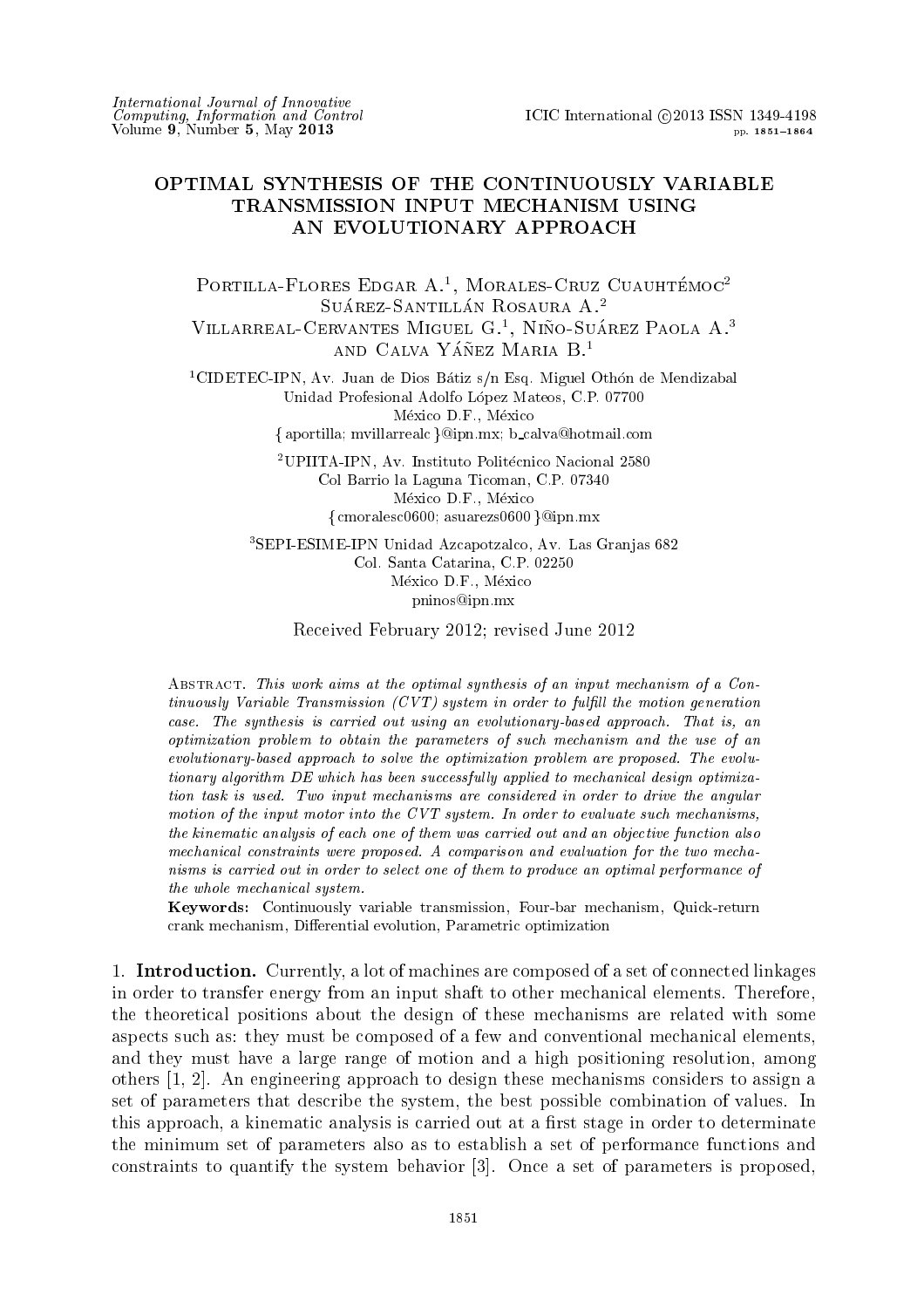the designer can propose several potential solutions. An alternative approach to solve a mechanism design problem is to propose an optimization problem where an optimal parametric design is carried out, in order to solve the original design problem, that is: the mechanisms synthesis  $[5, 6, 7, 8, 9, 10]$ .

Several optimization algorithms have been used to solve engineering design problems. A first approach to solve an optimization problem are the mathematical programming methods such as sequential quadratic programming (SQP), as they can guarantee the convergence to the global optimum. However, if the application of a traditional method is complex (these methods involve computing the gradient and the Hessian of the objective function and constraints, which imply that continuity of the second order must be ensured  $[11]$  or the computational cost is high if/or the results are good but not as expected, the use of a non-traditional method that is a stochastic method must be considered. Moreover, with the increase in the computing power, the use of stochastic methods has increased in the last decades. Evolutionary algorithms (EAs), genetic algorithms (GAs) or particle swarm optimization (PSO) are some of the most used methods to solve such problems. On the other hand, due to the high complexity of the resulting optimization problems, the stochastic methods present advantages when they are used to solve such optimization problems:  $(i)$  these methods are population-based methods; therefore, a global minima solution can be reached, although not in all kinds of problem; *(ii)* in order to start the search, additional information is not necessary, i.e., gradients, Hessian matrices, initial search points, etcetera; (*iii*) with these methods, complex problems can be solved, meaning that the optimization problem can include discontinuous physical models:  $(iv)$  finally, these methods are independent of the problem characteristics; these methods can be used and/or adapted to a large set of problems. Therefore, efforts to develop more powerful and robust evolutionary algorithms, are a trend topic in the research community.

In Mermetas et al. [12], an optimal kinematic design of planar manipulator with a fourbar mechanism is presented. In that work, optimum link measurements of the manipulator that maximize the local mobility index depending on the input link location are founded. Also, design charts for the optimum manipulator design are obtained. In [5], the hybrid multi-objective genetic algorithms (GA) are used for Pareto optimum synthesis of fourbar linkages considering the minimization of two objective functions simultaneously. The obtained Pareto fronts demonstrate that trade-offs between these two objectives can be recognized so that a designer can optimally compromise for the selection of a desired four-bar linkage. In [6], the synthesis of a four-bar linkage in which the coupler point performs approximately rectilinear motion is presented. Very high accuracy for motion along a straight line at a large number of given points is achieved by using the method of variable controlled deviations and by applying a differential evolution (DE) algorithm. Khorshidi et al. [7], present a novel approach to the multi-objective design of four-bar linkages for path-generation purposes, which is carried out. In that work, an optimization problem including three conflicting criteria is proposed. In order to accelerate the search in the highly multimodal solution space, a hybrid Pareto genetic algorithm with built-in adaptive local search is employed. In Acharyya et al. [13], three different evolutionary algorithms such as GA, PSO and DE are applied for synthesis of a four-bar mechanism minimizing the error between desired and obtained coupler curve. A new refinement technique for the generation of the initial population is also introduced. A comparative study regarding the strengths and limitations of those algorithms is done and performance of DE is found to be the best.

This work aims at the optimal synthesis of an input mechanism of a Continuously Variable Transmission (CVT) system in order to fulfill the motion generation case. The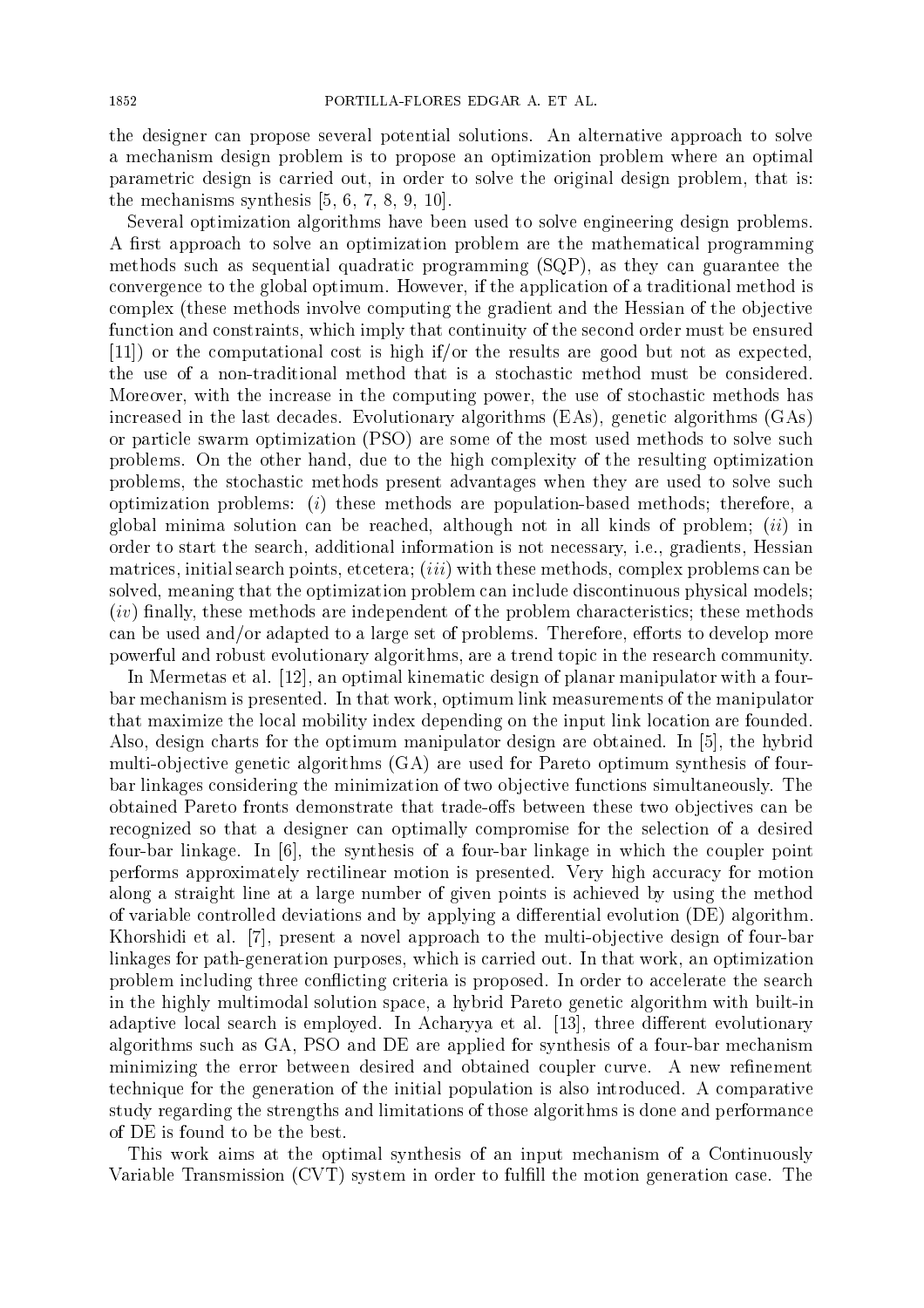synthesis is carried out using an evolutionary approach. That is, an optimization problem to obtain the parameters of such mechanism and the use of an evolutionary-based approach to solve the optimization problem are proposed. The evolutionary algorithm DE which has been successfully applied to mechanical design optimization task is used. Two input mechanisms are considered in order to drive the angular motion of the input motor into the CVT system: a four-bar mechanism and the quick-return crank mechanism. A comparison and evaluation for the two mechanisms is carried out in order to select one of them to produce the best performance of the whole mechanical system. Also, it is important to remark that the selection of the mechanism is based on the required kinematic by the whole system and the fact that the mechanisms selected must fulfill an easy building.

This paper is organized as follows: the description of the design problem is presented in Section 2. The kinematic analysis for the two proposed mechanisms is developed in Section 3. Theoretical positions about the optimal selection of the input mechanism are exposed in Section 4. The evolutionary-based approach used to solve the optimization problem is explained in Section 5. Numerical simulations of the optimization results for both mechanisms are given in Section 6. The discussion of results is provided in Section 7 and finally, some conclusions are drawn in Section 8.

2. CVT Description. Continuously Variable Transmissions (CVTs) are well known mechanisms developed in order to fulfill the necessity for mechanical power transmission. These mechanisms allow to continuously changing the transmission rate in order to operate in the most efficient operating range of the input engine [9]. Therefore, the performance and fuel economy could be improved. Several CVTs were designed taking into account two aspects: they must be composed of few and conventional mechanical elements  $|1|$ .

In [14], a new CVT configuration based on a crank-slider mechanism in order to use a pedaling motion is proposed. The operational principle of this mechanism is explained as follows: the proposed mechanism converts the input pedalling motion onto the driving wheel rotating input by unilateral transmission. In order to do this, the mechanism uses ratchets that are alternatively engaged inside the links of the output chain to push and pull them. On the other hand, a special mechanism in order to change the effective radius of pulling in the whole mechanical system is included. The transmission ratio changes when the length of the crank is modified.

The above mentioned continuously variable transmission is proposed in order to introduce a gradual, linear change of velocity on pedalling vehicles. A simplified drawing of this mechanism can be observed in Figure 1.

It is important to remark that due to the particular manufacturing of the shaft that couples the input pedalling motion into the rest of the CVT, this configuration is not easy to implement. Therefore, in this work alternative mechanism is proposed in order to replace such shaft.

3. Mathematical Analysis of the Proposed Mechanisms. As we can observe in Section 2, in order to obtain an appropriate performance of the CVT system, a mechanism is necessary wherein its velocity oscillates around zero. That is, due to the input motor of the CVT system producing an angular velocity in only one direction and a drive mechanism is needed to generate an oscillating angular motion. The selected mechanism must convert the constant angular velocity of the input motor into an oscillating velocity centered on zero. Moreover, the selected mechanism must produce the most symmetric motion about  $\frac{\pi}{2}$ , in  $\theta_4$ .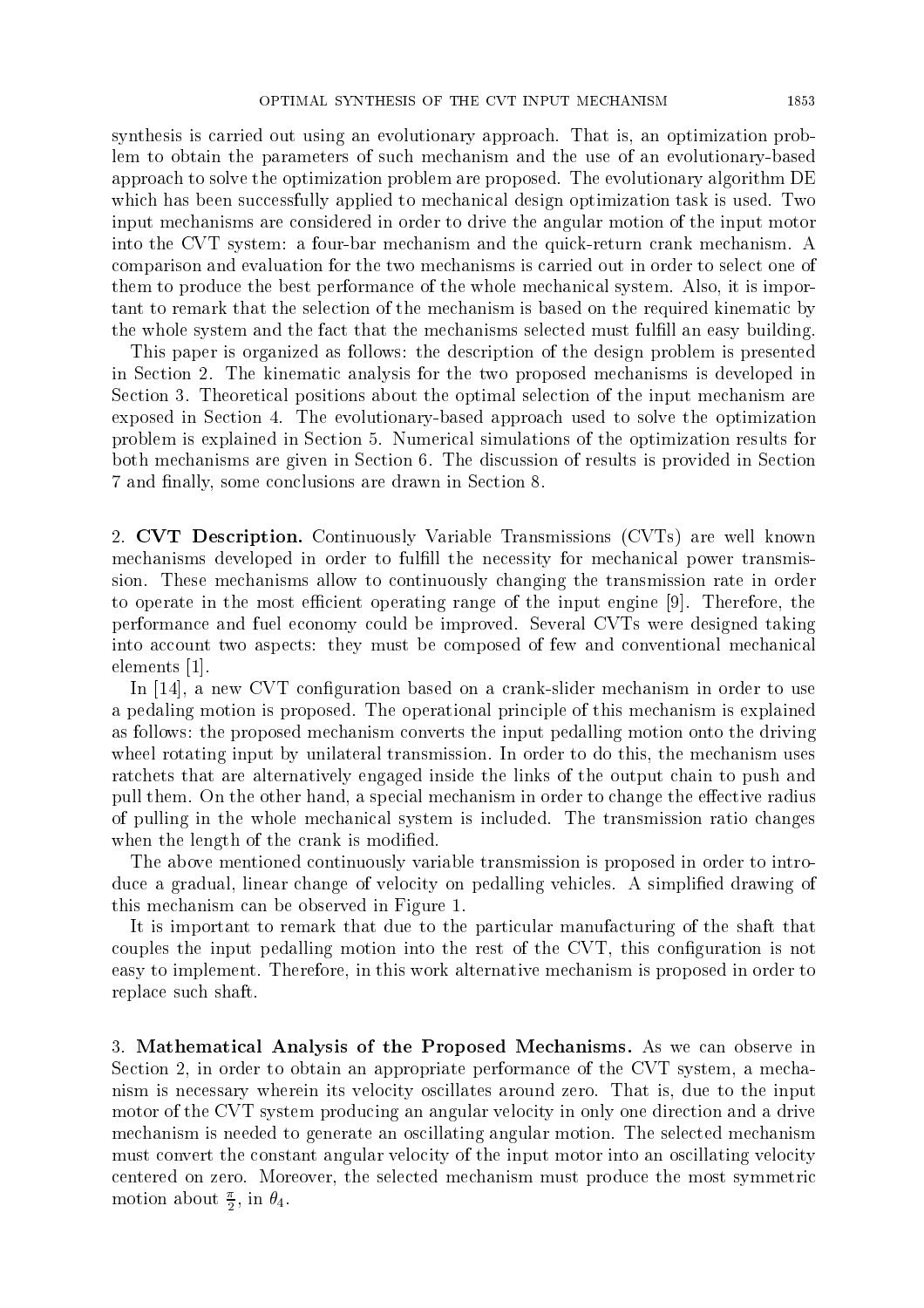

FIGURE 1. Continuously variable transmission

As it was said in Section 1, two mechanisms are proposed in order to fulfill the CVT system kinematic requirements. Such mechanisms are: a four-bar mechanism and a quickreturn crank mechanism. The kinematic analysis of each one of the mechanisms proposed is carried out.

3.1. Four-bar mechanism (FBM). A schematic drawing of the four-bar mechanism is shown in Figure 2. This four-bar mechanism is composed of a reference bar  $(r_1)$ , a crank bar  $(r_2)$ , a connecting rod bar  $(r_3)$  and a rocker bar  $(r_4)$ . Let  $\theta_i \in \mathbb{R} \ \forall i = 1 \ldots 4$ , the *i*-th angle between the horizontal axis and the *i*-th bar and counterclockwise positive direction.

A set of four important angles has to be considered, beginning with  $\theta_1$ , described by the angle between horizontal axis and  $r_1$ ,  $\theta_2$  is the angle between horizontal axis and  $r_2$ ,  $\theta_3$  is the angle between horizontal axis and  $r_3$  and  $\theta_4$  is the angle between horizontal axis and  $r_4$ . The angle marked as  $\mu$  is the transmission angle. This special configuration is called crank-rocker.



FIGURE 2. Four-bar mechanism diagram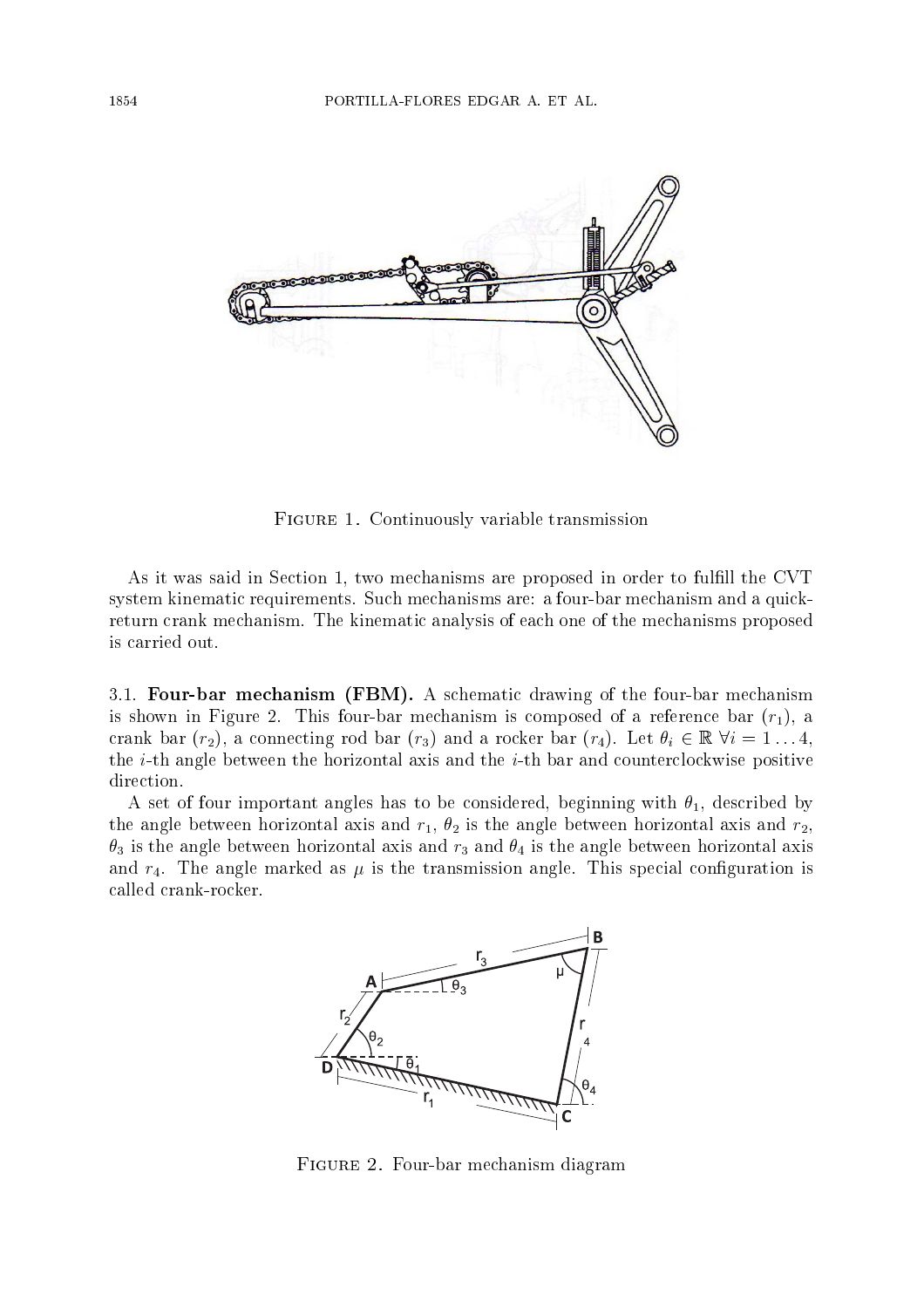3.1.1. Analysis of position. For the mechanism in Figure 2, a loop-closure equation is proposed as follows:

$$
\vec{r_1} + \vec{r_4} = \vec{r_2} + \vec{r_3} \tag{1}
$$

where each one of the vector is related with each one of the linkages.

On the other hand, if vectors are written in polar form  $[15]$ ,  $(1)$  can be expressed as follows:

$$
r_1 e^{j\theta_1} + r_4 e^{j\theta_4} = r_2 e^{j\theta_2} + r_3 e^{j\theta_3} \tag{2}
$$

Applying Euler's formula into (2), it can be written as:

$$
r_1(\cos\theta_1 + j\sin\theta_1) + r_4(\cos\theta_4 + j\sin\theta_4) = r_2(\cos\theta_2 + j\sin\theta_2) + r_3(\cos\theta_3 + j\sin\theta_3)
$$
 (3)

Separating the real and imaginary part of  $(3)$ :

$$
r_1 \cos \theta_1 + r_4 \cos \theta_4 = r_2 \cos \theta_2 + r_3 \cos \theta_3
$$
  
\n
$$
jr_1 \sin \theta_1 + jr_4 \sin \theta_4 = jr_2 \sin \theta_2 + jr_3 \sin \theta_3
$$
\n(4)

In order to obtain the angular position  $\theta_3$ , the left side of the equations system (4) is put in terms of  $\theta_4$ :

$$
r_4 \cos \theta_4 = r_2 \cos \theta_2 + r_3 \cos \theta_3 - r_1 \cos \theta_1
$$
  

$$
r_4 \sin \theta_4 = r_2 \sin \theta_2 + r_3 \sin \theta_3 - r_1 \sin \theta_1
$$
 (5)

Taking the square of (5) and adding them, the Freudenstein's equation in a compact form  $[15]$  is established as follows:

$$
A_1 \cos \theta_3 + B_1 \sin \theta_3 + C_1 = 0 \tag{6}
$$

where

$$
A_1 = 2r_3 (r_2 \cos \theta_2 - r_1 \cos \theta_1) \tag{7}
$$

$$
B_1 = 2r_3 \left( r_2 \sin \theta_2 - r_1 \sin \theta_1 \right) \tag{8}
$$

$$
C_1 = r_1^2 + r_2^2 + r_3^2 - r_4^2 - 2r_1r_2\cos(\theta_1 - \theta_2)
$$
\n(9)

The angle  $\theta_3$  can be explicitly found as a function of the parameters  $A_1$ ,  $B_1$ ,  $C_1$  and  $\theta_2$ . Such solution is obtained by expressing  $\sin \theta_3$  and  $\cos \theta_3$  in terms of  $\tan \left(\frac{\theta_3}{2}\right)$  as indicated in  $(10)$ .

$$
\sin \theta_3 = \frac{2 \tan \left(\frac{\theta_3}{2}\right)}{1 + \tan^2 \left(\frac{\theta_3}{2}\right)}, \quad \cos \theta_3 = \frac{1 - \tan^2 \left(\frac{\theta_3}{2}\right)}{1 + \tan^2 \left(\frac{\theta_3}{2}\right)}\tag{10}
$$

and substituting those in (6), the angular position  $\theta_3$  is given by (11).

$$
\theta_3 = 2 \arctan\left[\frac{-B_1 \pm \sqrt{B_1^2 + A_1^2 - C_1^2}}{C_1 - A_1}\right] \tag{11}
$$

A similar mathematical procedure to obtain  $\theta_4$  must be done. The Freudestein's equation from  $(1)$  in compact form is given by  $(12)$ .

$$
D_1 \cos \theta_4 + E_1 \sin \theta_4 + F_1 = 0 \tag{12}
$$

where

$$
D_1 = 2r_4(r_1\cos\theta_1 - r_2\cos\theta_2) \tag{13}
$$

$$
E_1 = 2r_4(r_1\sin\theta_1 - r_2\sin\theta_2) \tag{14}
$$

$$
F_1 = r_1^2 + r_2^2 + r_4^2 - r_3^2 - 2r_1r_2\cos(\theta_1 - \theta_2)
$$
\n(15)

Therefore, the angular position  $\theta_4$  is given by (16).

$$
\theta_4 = 2 \arctan\left[\frac{-E_1 \pm \sqrt{D_1^2 + E_1^2 - F_1^2}}{F_1 - D_1}\right] \tag{16}
$$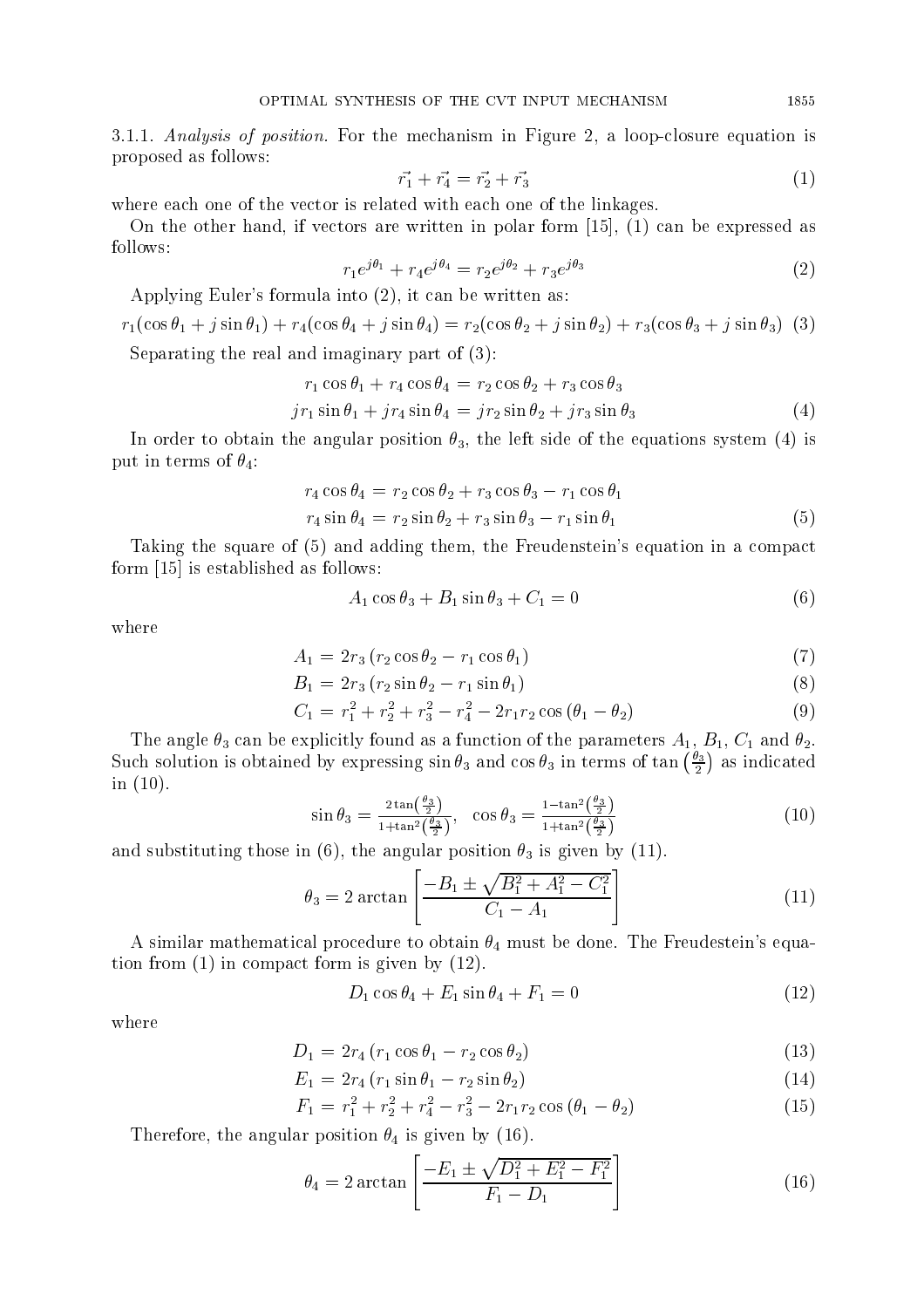TABLE 1. Choosing the sign of the radical according with the type of mechanism

| Four-bar mechanism configuration |  |
|----------------------------------|--|
| open                             |  |
| crossed                          |  |

Equations (11) and (16) must take the signs of radicals according with the four-bar mechanism used. Table 1 shows the corresponding signs. It is important to remark that in this work, the open configuration was used.

3.1.2. Analysis of velocity. In order to carry out the analysis of velocity,  $(1)$  is time derivative. It is important to remark that  $\theta_1 = constant$ , therefore:

$$
jr_4\omega_4e^{j\theta_4} = jr_2\omega_2e^{j\theta_2} + jr_3\omega_3e^{j\theta_3}
$$
\n(17)

where

$$
\omega_2 = \frac{d\theta_2}{dt} \tag{18}
$$

$$
\omega_3 = \frac{d\theta_3}{dt} \tag{19}
$$

$$
\omega_4 = \frac{d\theta_4}{dt} \tag{20}
$$

Dividing (17) by  $j e^{j\theta_3}$ :

$$
r_4 \omega_4 e^{j(\theta_4 - \theta_3)} = r_2 \omega_2 e^{j(\theta_2 - \theta_3)} + r_3 \omega_3 \tag{21}
$$

Applying Euler's formula into (21), it can be written as:

$$
r_4\omega_4[\cos(\theta_4-\theta_3)+j\sin(\theta_4-\theta_3)] = r_2\omega_2[\cos(\theta_2-\theta_3)+j\sin(\theta_2-\theta_3)] + r_3\omega_3 \qquad (22)
$$

Taking the imaginary part of  $(22)$ 

$$
r_4\omega_4 \sin(\theta_4 - \theta_3) = r_2\omega_2 \sin(\theta_2 - \theta_3)
$$
\n(23)

From (23), the angular velocity  $\omega_4$  can be calculated as follows:

$$
\omega_4 = \left(\frac{r_2}{r_4}\right) \left[\frac{\sin(\theta_2 - \theta_3)}{\sin(\theta_4 - \theta_3)}\right] \omega_2 \tag{24}
$$

In this mechanism, the input engine is coupled to the shaft D and the output motion is joined to the  $r_4$  linkage which is coupled to the shaft C. That is, the input angular velocity of the mechanism is the angular velocity of the crank  $(\omega_2)$  and the output angular velocity, is the angular velocity of the rocker  $(\omega_4)$  which is established in (24).

Finally, as the magnitude of the input angular velocity of the four-bar mechanism is constant, the angular position  $\theta_2$  is given by (25).

$$
\theta_2 = \omega_2 t \tag{25}
$$

3.2. Quick-return crank mechanism (QRCM). Figure  $3(a)$  shows the Quick-Return Crank Mechanism (QRCM).

A schematic drawing of this mechanism is shown in Figure  $3(b)$ . This mechanism is composed of a reference bar  $(r_2)$ , a crank bar  $(r_1)$  and a rocker bar  $(r_3)$ . It is important to remark that the last mechanical element has a variable magnitude due to the kind of joint.

In this mechanism, the input engine is coupled to the shaft of the crank. This mechanical point is the joint of the crank bar and the reference bar. Also the output motion is related to the motion rocker.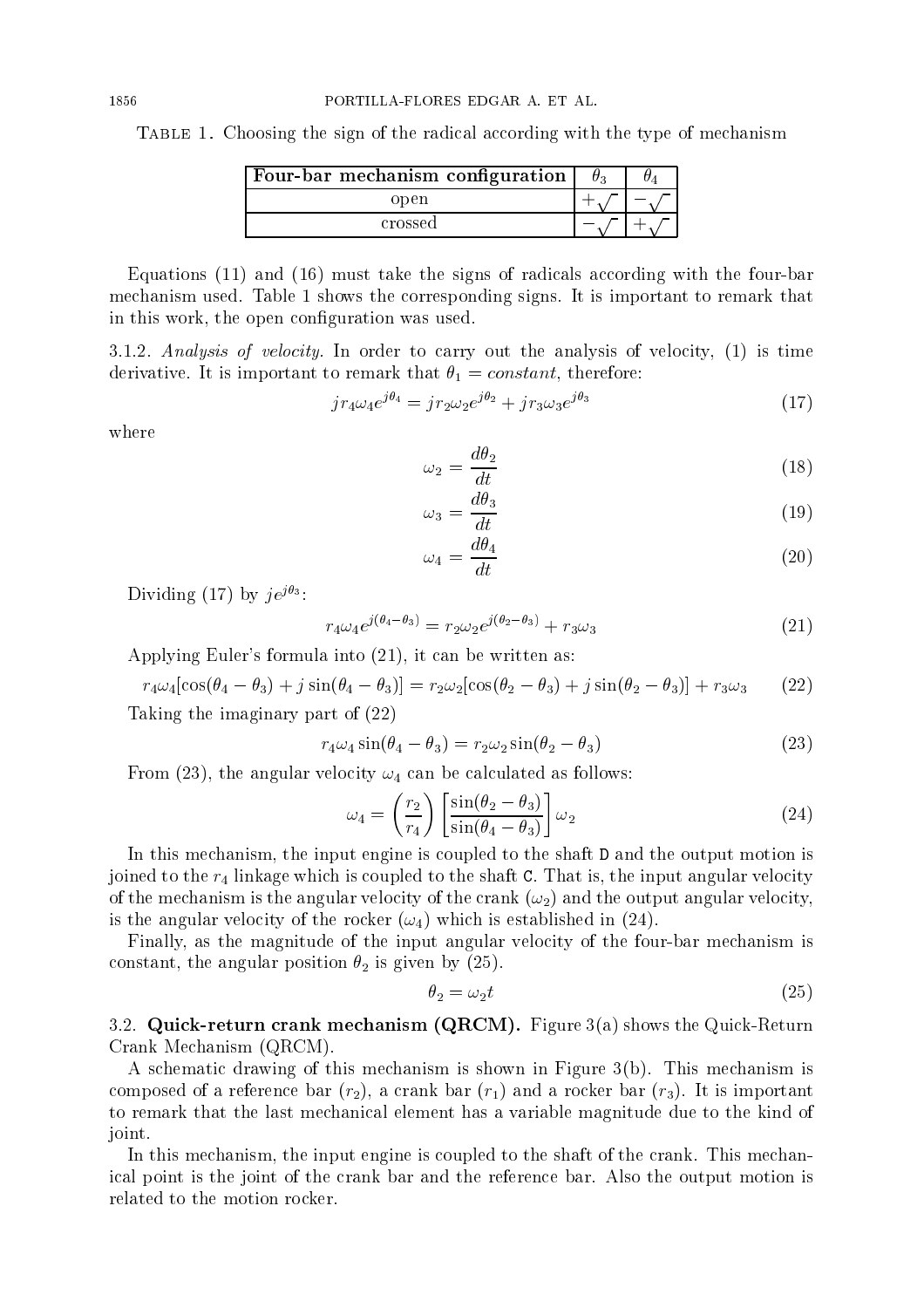

FIGURE 3. Quick-return crank mechanism

In order to carry out the kinematic analysis of this mechanism, the closed-loop equation for the mechanism in Figure  $3(b)$ , is given by

$$
\vec{r}_1 - \vec{r}_2 - \vec{r}_3 = 0 \tag{26}
$$

In polar form  $(26)$  can be expressed as follows:

$$
r_1 e^{j\theta_1} - r_2 e^{j\theta_2} - r_3 e^{j\theta_3} = 0 \tag{27}
$$

Applying Euler's formula into (27) and separating the real and the imaginary part:

$$
r_1 \cos \theta_1 - r_2 \cos \theta_2 - r_3 \cos \theta_3 = 0 \tag{28}
$$

$$
r_1 \sin \theta_1 - r_2 \sin \theta_2 - r_3 \sin \theta_3 = 0 \tag{29}
$$

From (28) and taking into account that  $\theta_2 = \frac{\pi}{2}$ , the angular position  $\theta_3$  is given by:

$$
\theta_3 = \cos^{-1}\left(\frac{r_1}{r_3}\cos\theta_1\right) \tag{30}
$$

On the other hand, as we can observe in Figure 3(b) vectors  $\vec{r_1}$ ,  $\vec{r_2}$  and  $\vec{r_3}$  form a triangle. Therefore, using the law of cosines the variable magnitude of  $r_3$  can be computed as follows:

$$
r_3 = \sqrt{r_1^2 + r_2^2 - 2r_1r_2\cos\left(\theta_1 + \frac{\pi}{2}\right)}
$$
(31)

The linear velocity  $V_3$  and the angular velocity  $\omega_3$  of the rocker bar can be obtained taking the time derivative from  $(31)$  and  $(30)$  respectively. These mathematical relations are written as follows:

$$
V_3 = \frac{r_1 r_2 \cos(\theta_1 + \pi/2)\omega_1}{\sqrt{r_1^2 + r_2^2 - 2r_1 r_2 \cos(\theta_1 + \pi/2)}}
$$
(32)

$$
\omega_3 = \frac{r_1 \cos(\theta_1) V_3 + r_1 r_3 \sin(\theta_1) \omega_1}{r_3^2 \sin(\theta_3)}\tag{33}
$$

4. **Optimal Mechanism Selection.** As discussed previously, an optimization problem is proposed in order to select an input mechanism for the CVT system. Therefore, an objective function, constraints and a set of structural parameters must be proposed to each mechanism. The parameter vector which is a solution of the optimization problem will be an optimal set of structure parameters which minimize the performance criterion and subject to design constraints.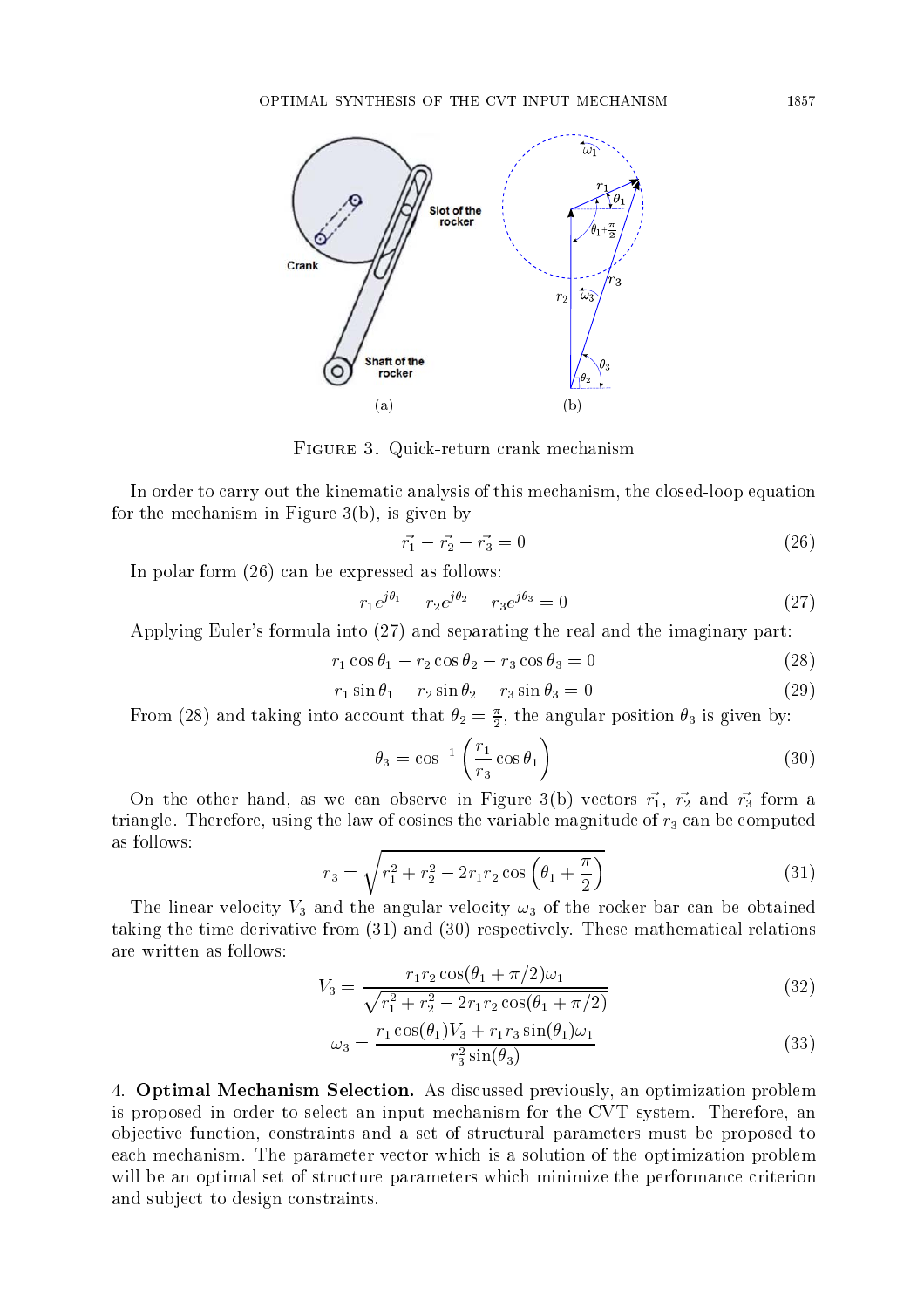4.1. Objective function. Due to the motion that the input mechanism must be symmetric, a mathematical function to the angular motion is proposed. As we can observe, the rocker motion must be symmetric around the vertical axis, therefore the mathematical function is given by:

$$
f_d(t) = \frac{\pi}{2} + A\sin(\omega t) \tag{34}
$$

Since the motion of the rocker must be closest to the function established in (34), the objective function of the optimization problem is proposed as:

$$
\phi = (f_d - \theta_m)^2 \tag{35}
$$

where  $m = 3$  or  $m = 4$  depends of the proposed mechanism.

4.2. Parameters and constraints. As the aim is to obtain a set of optimal dimensions for the mechanism, a set of parameters and constraints are proposed for each of them.

4.2.1. Four-bar mechanism. The four-bar mechanism is one of the most mechanical systems studied. As is known the angular displacement of the rocker is related with the magnitude of the four bars of the mechanism  $(r_1, r_2, r_3$  and  $r_4)$ , also with the angular displacement between the input and the rocker shaft  $(\theta_1$  in Figure 2). On the other hand, the Grashof's law provides that: for a plane four-bar linkage, the sum of the lengths shortest and longest links cannot be greater than the sum of the lengths of the two remaining links, if a continuous relative rotation between two elements is desired [2]. Denoting as s and I the shortest and the longest links of the four-bar mechanism and as p and q the other two links, Grashof's law is established as:

$$
s + l \le p + q \tag{36}
$$

For this case, Grashof's law is given by:

$$
r_2 + r_3 \le r_1 + r_4 \tag{37}
$$

In addition, to ensure that the solution method produces a Grashof mechanism, it must be fulfilled:

$$
r_1 \le r_3 \tag{38}
$$

$$
r_4 \le r_3 \tag{39}
$$

One of the design considerations used in the four-bar mechanism was the maximum size of the links. Due to the available space, the length was determined between 0.05m and 0.5m, so that the restrictions are established as:

$$
0.05 \le r_1 \le 0.5 \tag{40}
$$

$$
0.05 \le r_2 \le 0.5 \tag{41}
$$

$$
0.05 \le r_3 \le 0.5 \tag{42}
$$

 $0.05 \le r_4 \le 0.5$  $(43)$ 

On the other hand, the angle between the horizontal axis and the reference bar  $(r_1)$  is limited between  $45^{\circ}$  and  $-45^{\circ}$ , therefore:

$$
-45^{\circ} \le \theta_1 \le 45^{\circ} \tag{44}
$$

Finally, the optimization problem is given as follows:

$$
\min_{x \in R^5} \Sigma (f_d - \theta_4)^2 \tag{45}
$$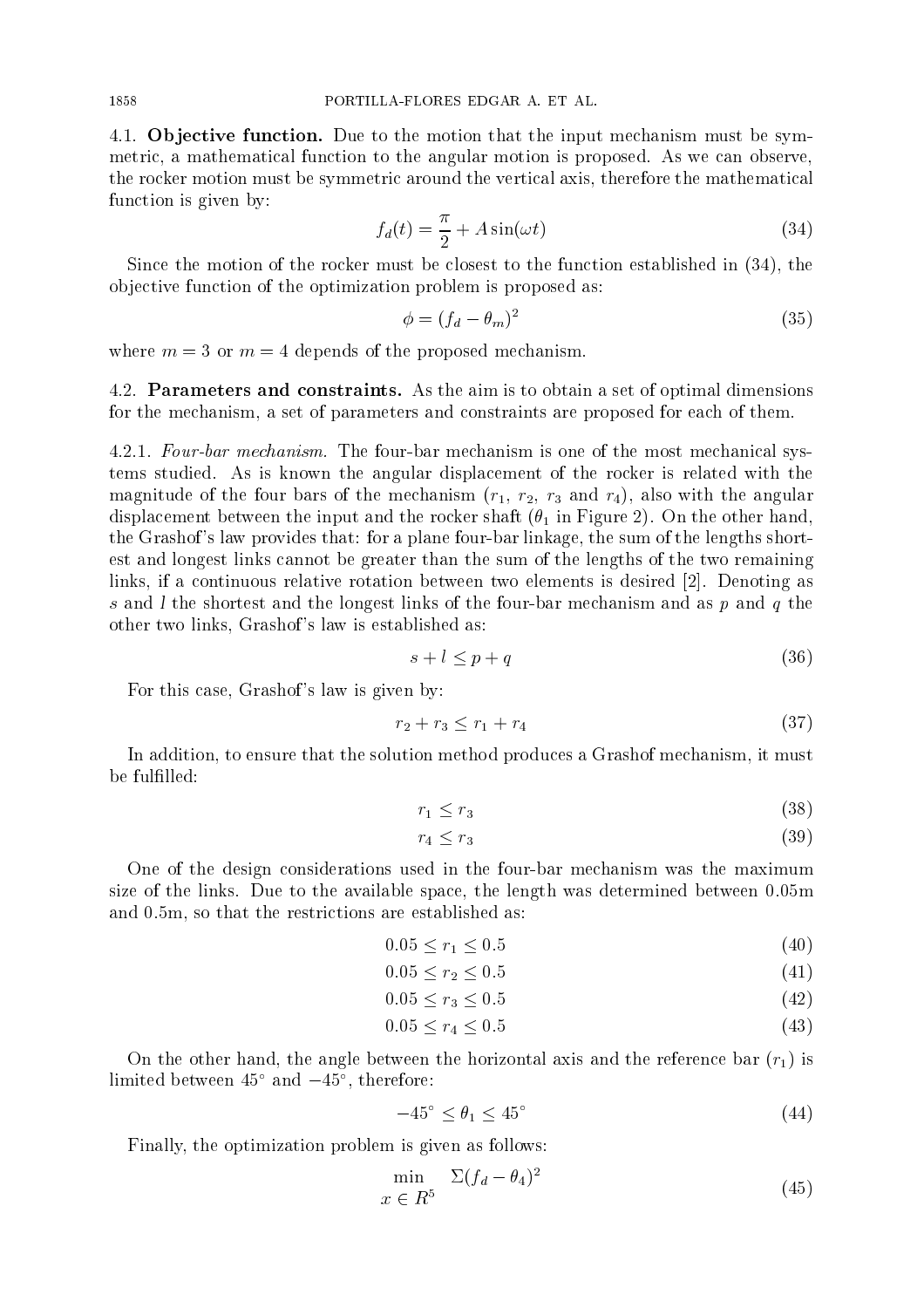subject to:

$$
g_1(x) = x_2 + x_3 - x_1 - x_4 \le 0
$$
\n
$$
g_2(x) = x_1 - x_2 \le 0
$$
\n(46)

$$
g_2(x) = x_1 - x_3 \le 0
$$
  
\n
$$
g_3(x) = x_4 - x_3 \le 0
$$
\n(47)

$$
g_4(x) = x_1 - 0.5 \le 0 \tag{49}
$$

$$
g_5(x) = 0.05 - x_1 \le 0 \tag{50}
$$

$$
g_6(x) = x_2 - 0.5 \le 0 \tag{51}
$$

$$
g_7(x) = 0.05 - x_2 \le 0 \tag{52}
$$

$$
g_8(x) = x_3 - 0.5 \le 0 \tag{53}
$$

$$
g_9(x) = 0.05 - x_3 \le 0 \tag{54}
$$

$$
g_{10}(x) = x_4 - 0.5 \le 0
$$
\n
$$
g_{11}(x) = 0.05 - x_1 \le 0
$$
\n(55)

$$
g_{11}(x) = 0.05 - x_4 \le 0
$$
\n
$$
g_{11}(x) = 0.05 - x_4 \le 0
$$
\n
$$
(55)
$$

$$
g_{12}(x) = x_5 - \frac{1}{4} \le 0 \tag{57}
$$

$$
g_{13}(x) = -\frac{\pi}{4} - x_5 \le 0 \tag{58}
$$

where

$$
\vec{x} = (x_1, x_2, x_3, x_4, x_5)^T = (r_1, r_2, r_3, r_4, \theta_1)^T
$$
\n(59)

4.2.2. Quick-return crank mechanism. It is important to remark that in the QRCM, the mechanical element so called reference bar  $(r_2)$ , establishes the size of the whole mechanism. As the first mechanism, one of the design considerations used in QRCM was the maximum size of the links. Due to the available space, the length was determined between 0.1m and 0.5m, and the ratio between crank bar and the reference bar is established as  $2:1$ , so that the restrictions are established as:

$$
0.1 \le p_1 \le 0.5 \tag{60}
$$

$$
2p_1 \le p_2 \le 0.5 \tag{61}
$$

On the other hand, the angle  $\theta_2$  is established with a constant value of  $\frac{\pi}{2}$ . Therefore, the optimization problem is given as follows:

$$
\min_{p \in R^2} \Sigma (f_d - \theta_3)^2 \tag{62}
$$

subject to:

$$
g_1(p) = 0.1 - p_1 \le 0 \tag{63}
$$

$$
g_2(p) = p_1 - 0.5 \le 0 \tag{64}
$$

$$
g_3(p) = 0.2 - p_2 \le 0 \tag{65}
$$

 $q_4(p) = p_2 - 0.5 \leq 0$  $(66)$ 

$$
g_5(p) = 2p_1 - p_2 \le 0 \tag{67}
$$

where

$$
\vec{p} = (p_1, p_2)^T = (r_1, r_2)^T \tag{68}
$$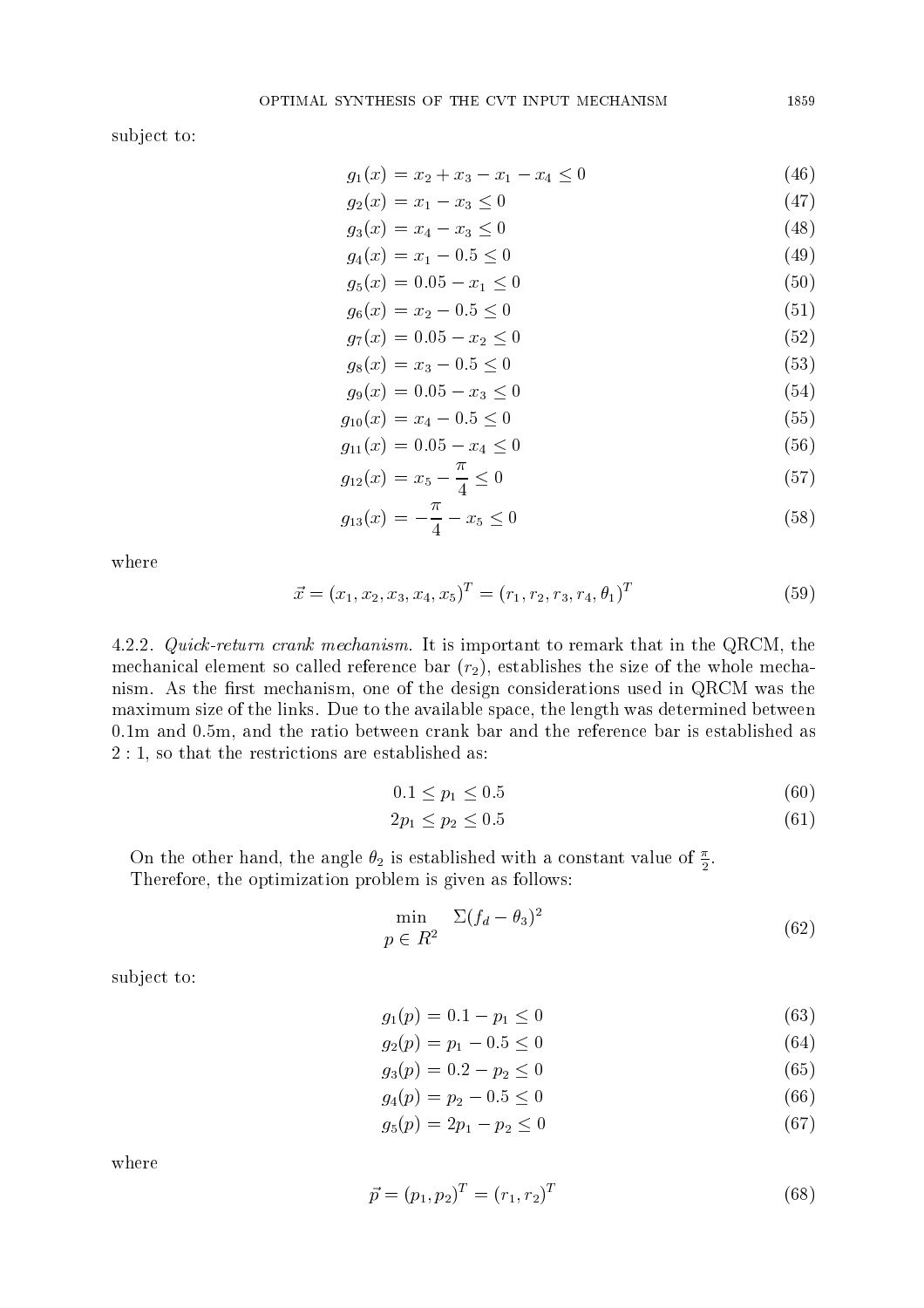5. Evolutionary Optimization. DE is a population-based EA, where  $NP$  vectors are used:

$$
x_{i,G} \qquad \text{where} \quad i = 1, 2, 3, \dots, NP \tag{69}
$$

where subscripts  $i$  and  $G$  are the number of the individual in the population and the generation of such individual. The parameter  $NP$  is constant between generations and the first generation is randomly created. As a rule-of-thumb, a uniform probability distribution is assumed in all random decisions. The main idea of a DE algorithm is to propose a new way to generate vectors. The ED generates these new vectors by adding the weighted difference between two individuals of the population and a third individual. If the fitness of the resulting vector is less than the fitness of a selected population individual, the new vector replaces the vector with which it was compared.

We use the standard version of the DE algorithm [11] called  $DE/rand/1/bin$  and its algorithm is presented in Figure 4. The "CR" parameter controls the influence of the parent in the generation of the offspring. High values mean less influence of the parent. The parameter "F" weighs the influence of two of the three individuals selected at random to generate the offspring.

```
Begin
     G=0Create a random initial population \vec{x}_G^i \forall i, i = 1, ..., NPEvaluate f(\vec{x}_G^i) \forall i, i = 1, ..., NPFor G=1 to MAX_GENERATIONS Do
         For i=1 to NP Do
              Select randomly r_1 \neq r_2 \neq r_3:
              j_{rand} = \text{randint}(1, D)For j=1 to D Do
                  If (rand_j[0,1) < CR or j = j_{rand} Then
                       u_{j,G+1}^i = x_{j,G}^{r_3} + F(x_{j,G}^{r_1} - x_{j,G}^{r_2})Else
                       u_{j,G+1}^{\imath}=x_{j,G}^{\imath}End If
              End For
              If (f(\vec{u}_{G+1}^i) \leq f(\vec{x}_G^i)) Then
                  \vec{x}^i_{G+1} = \vec{u}^i_{G+1}Else
                  \vec{x}^n_{G+1} = \vec{x}^n_{G}End If
         End For
         G = G + 1End For
End
```
FIGURE 4. DE algorithm. randint( $min.max$ ) is a function that returns an integer number between min and max.  $rand[0, 1)$  is a function that returns a real number between 0 and 1. Both are based on a uniform probability distribution. "NP", "MAX\_GENERATIONS", "CR" and "F" are userdefined parameters.

6. Numerical Simulation. In this work, 10 independent runs with the same parameters for each of the mechanisms were performed. Population number  $NP = 100$ ,  $MAX \_\text{GENERATIONS} = 350$ ; parameters F and CR were randomly generated. Also, the values for the function given by (34) were:  $A = \frac{\pi}{8}$  and  $\omega = 6.9 \frac{\text{rad}}{\text{s}}$ .

1860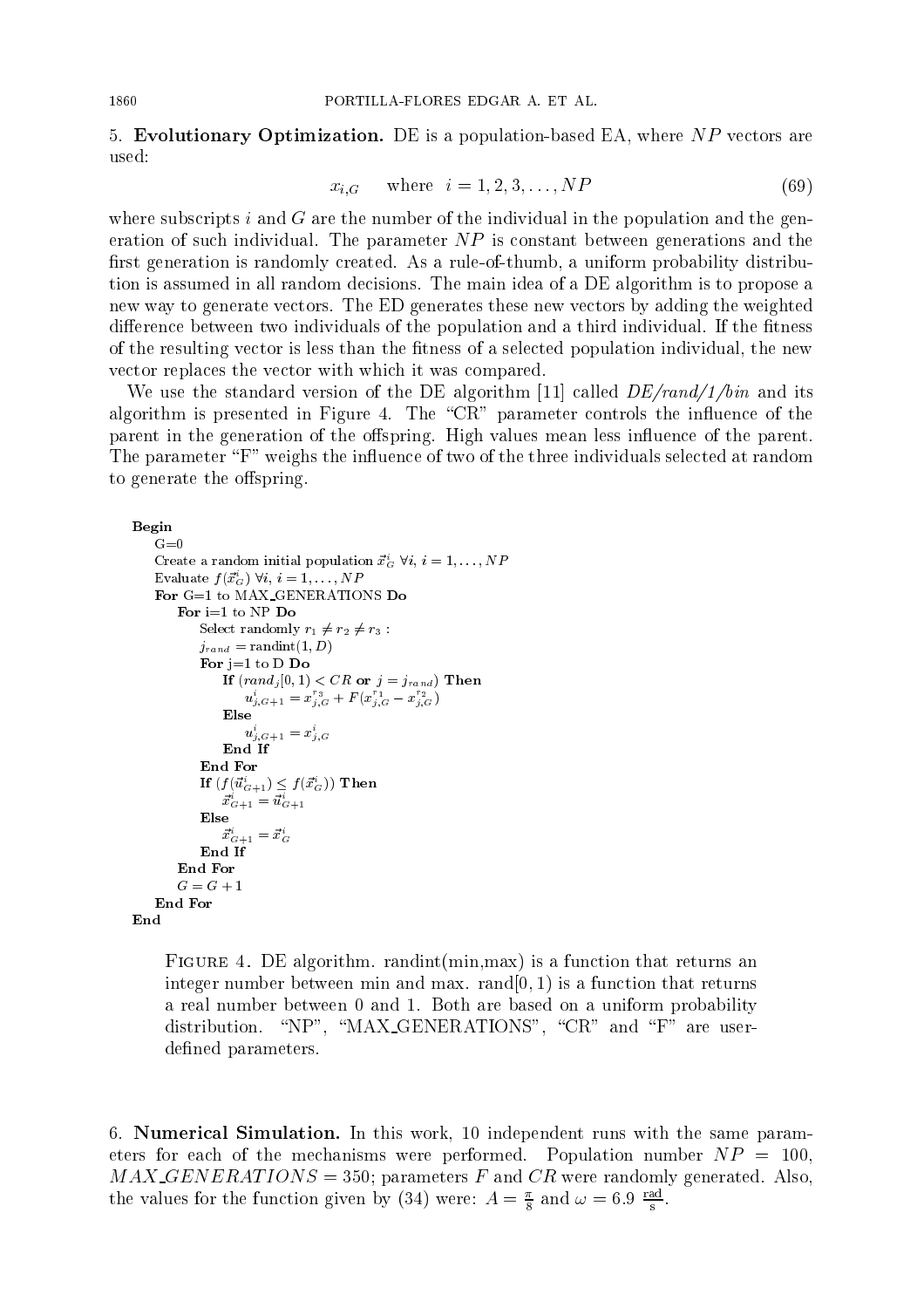The optimization process was carried out and  $(70)$  and  $(71)$  present the optimal parameter vectors of each mechanism, respectively.

$$
x^* = (0.5, 0.05, 0.5, 0.1312, -0.1366)^T
$$
\n(70)

$$
p^* = (0.1306, 0.3581)^T \tag{71}
$$

The behavior of the mechanisms and the desired profile (DP) is shown in Figure 5. As we can observe, both mechanisms have an oscillating behavior and can provide the desire motion to the CVT system. This is the reason why both proposals are possible solutions.

7. Discussion of Results. Based on the performance observed on numerical simulations by both analyzed mechanisms, we highlight the following issues:

- The FBM presents a better behavior than the QRCM, that is, the rocker motion of the first mechanism is closest to the desired profile. Also, the speed profile of the FBM presents a most symmetric motion around zero, as shown in Figure 6.
- When a large dimensional ratio between the rocker and the crank is proposed on the QRCM, the angular displacement of the rocker (peak to peak value of the motion profile) is reduced, with this fact the slider displacement of the CVT system is reduced also.
- In order to obtain the same magnitude on the forward and backward motion sense by the QRCM, the magnitude of the rocker must be greater than the magnitude of the crank. The magnitude ratio between these mechanical elements must be 10 or greater. This fact produces a big size in the mechanism.

All these issues lead us to conclude that the four-bar mechanism is clearly a better option than the quick-return crank mechanism.

A possible mechanical implementation of this mechanism in the CVT system is shown in Figure 7. There, the four-bar mechanism is coupled into the CVT system as the input mechanism. The changes of the transmission ratio are produced by means of a lead screw



FIGURE 5. Rocker's angular position for the mechanisms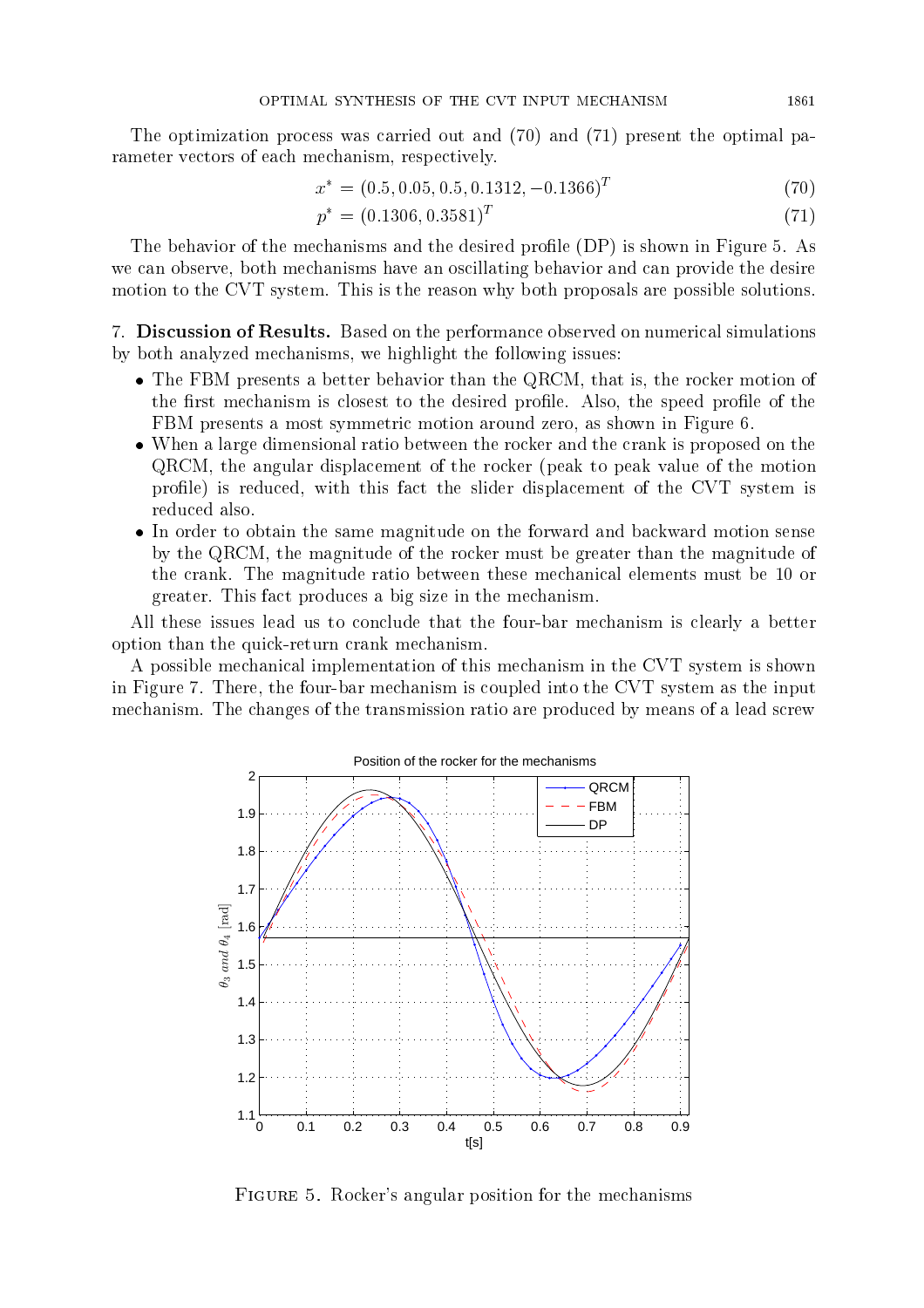

 + - H -- - -



 ,  - ! - : -



 - ? -

coupled to a DC motor. This mechanical configuration seems to provide an easier way to  $\sim$  200  $\sim$  200  $\sim$  200  $\sim$  200  $\sim$  300  $\sim$  300  $\sim$  300  $\sim$  300  $\sim$  300  $\sim$  300  $\sim$  300  $\sim$  300  $\sim$  300  $\sim$  300  $\sim$  300  $\sim$  300  $\sim$  300  $\sim$  300  $\sim$  300  $\sim$  300  $\sim$  300  $\sim$  300  $\sim$  300  $\sim$  300  $\sim$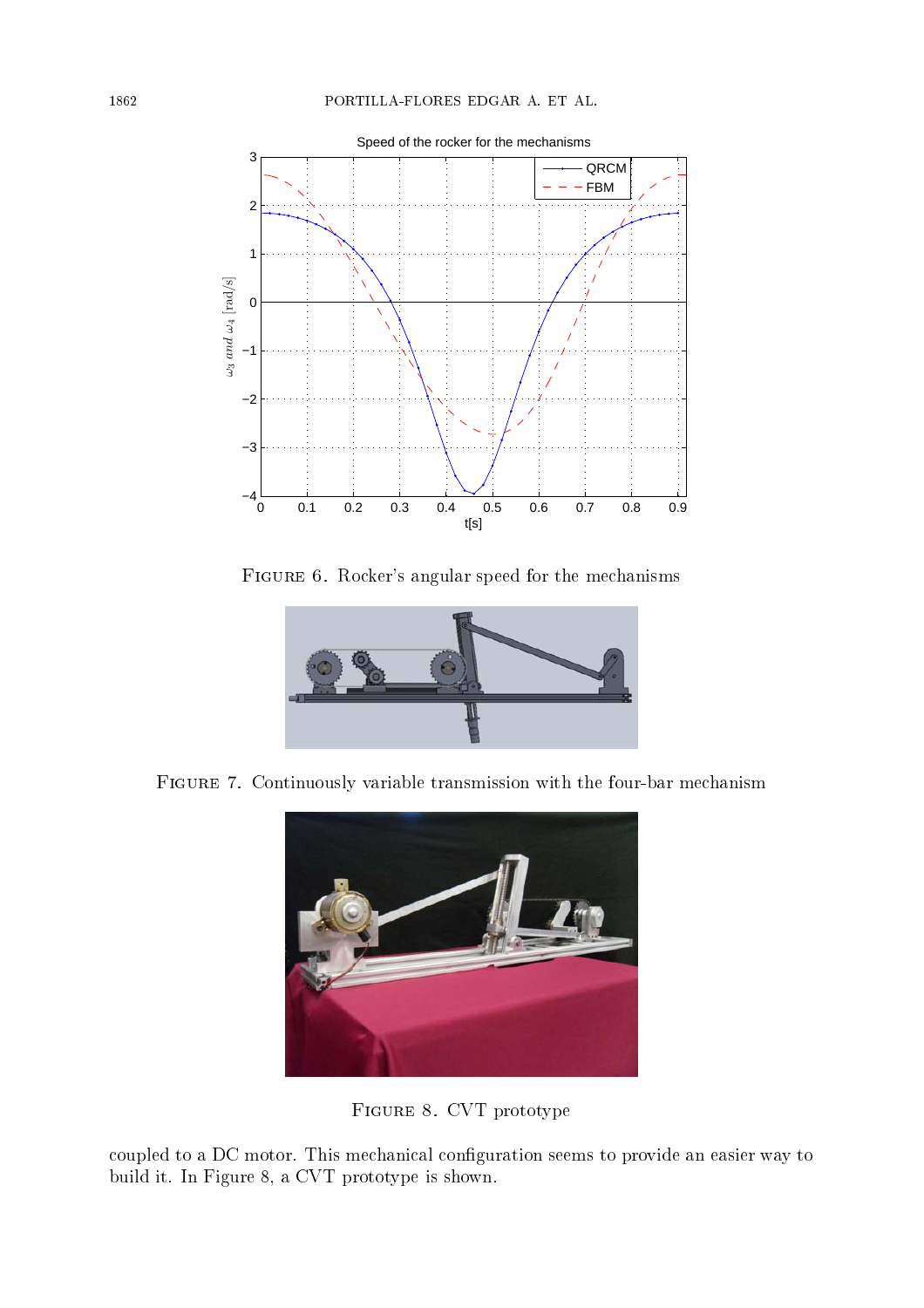8. Conclusions. In this paper, we have presented a constrained optimal selection of one input mechanism in order to fulfill the motion required of a CVT system. In order to compare the behavior of two mechanisms, an optimization problem was proposed to obtain their optimal mechanical parameters, based on the kinematic model developed in this work. Also, an objective function and mechanical constraints were proposed. The optimization problem was solved using an evolutionary-based approach called differential evolution. From the optimization problem results, numerical simulations presented the expected behavior. It can be observed that the structural parameters for each mechanism fulfill the desired profile motion. However, a better behavior of the FBM is achieved. Therefore, this mechanism fulfills the necessity of the CVT motion.

On the other hand, the use of an evolutionary-based approach allows a comparison of the two mechanisms without a preference choice selection. Finally, the use of heuristics in mechanical design problems was successfully applied.

Further research includes proposing the kinematic and dynamic model of the whole CVT system. Finally, authors will propose the parametric optimal design of the CVT system also to establish this as a multiobjective dynamic optimization problem.

**Acknowledgment.** This work was supported by the Comisión de Operación Y Fomento de Actividades Académicas (COFAA) and the Secretaría de Investigación y Posgrado (SIP), both from the Instituto Politécnico Nacional-México under grants 20111027 and 20121472, and by the National Council of Science and Technology (CONACyT) under Grant 182298. The authors also gratefully acknowledge the helpful comments and suggestions of the reviewers, which have improved the paper.

## **REFERENCES**

- [1] C. W. De Silva, M. Schultz and E. Dolejsi, Kinematic analysis and design of a continuously variable transmission, Mech. Mach. Theory, vol.29, no.1, pp.149-167, 1994.
- [2] P. R. Ouyang, A spatial hybrid motion compliant mechanism: Design and optimization, Mechatronics, vol. 21, pp. 479-489, 2011.
- [3] J. Alvarez-Gallegos, C. Cruz-Villar and E. Portilla-Flores, Parametric optimal design of a pinionrack based continuously variable transmission, Proc. of 2005 IEEE/ASME International Conference on Advanced Intelligent Mechatronics, Monterey, CA, USA, pp.899-904, 2005.
- [4] R. Norton, Diseño de Maquinaria: Una Introducción a la Síntesis y al Análisis de Mecanismos y Máquinas, McGraw Hill, México, 1997.
- [5] N. Nariman-Zadeh, M. Felezi, A. Jamali and M. Ganji, Pareto optimal synthesis of four-bar for path generation, *Mechanism and Machine Theory*, vol. 44, pp. 180-191, 2009.
- [6] R. Radovan and R. Stevan, On the optimum synthesis of a four-bar linkage using differential evolution and method of variable controlled deviations, Mechanism and Machine Theory, vol. 44, pp. 235-246, 2009.
- [7] M. Khorshidi, M. Soheilypour, M. Peyro, A. Atai and M. S. Panahi, Optimal design of four-bar mechanisms using a hybrid multi-objective GA with adaptive local search, Mechanism and Machine Theory, vol.46, pp.1453-1465, 2011.
- [8] C. Peng and R. S. Sodhi, Optimal synthesis of adjustable mechanisms generating multi-phase approximate paths, *Mechanism and Machine Theory*, vol.45, pp.989-996, 2010.
- [9] E. A. Portilla-Flores, E. Mezura-Montes, J. Alvarez-Gallegos, C. A. Coello Coello, C. A. Cruz-Villar and M. G. Villarreal-Cervantes, Parametric reconfiguration improvement in non-iterative concurrent mechatronic design using an evolutionary-based approach, Engineering Applications of Artificial *Intelligence*, vol.24, pp. 757-771, 2011.
- [10] Q. Shen, Y. M. Al-Smadi, P. J. Martin, K. Russell and R. J. Shodi, An extension of mechanism design optimization for motion generation, Mechanism and Machine Theory, vol.44, pp.1759-1767, 2009.
- [11] E. A. Portilla-Flores, E. Mezura-Montes, J. Alvarez-Gallegos, C. A. Coello Coello and C. A. Cruz-Villar, Integration of structure and control using an evolutionary approach: An application to the